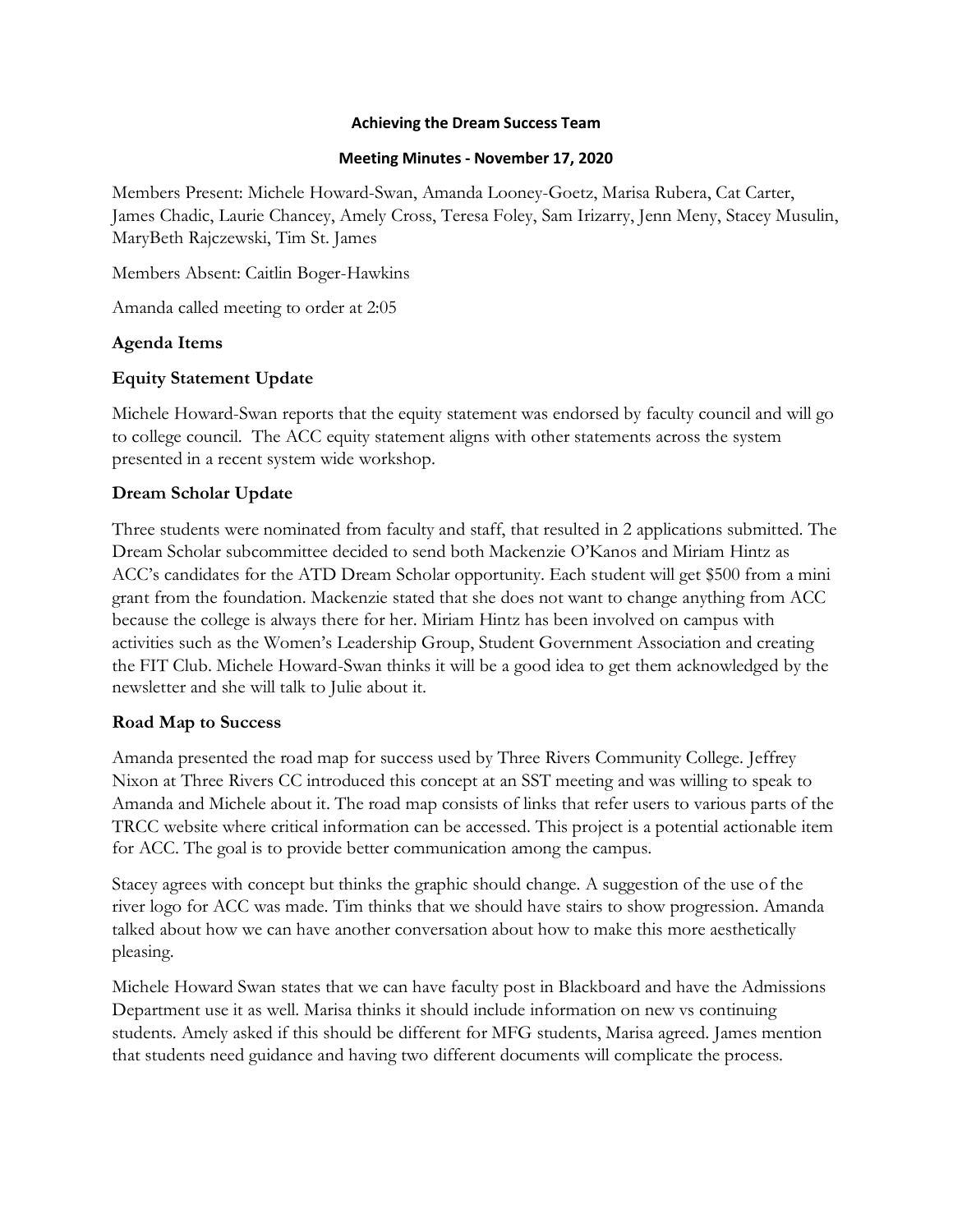## **Priority Goals**

## Data

Laurie thinks that they should be focusing on three items.

Onboarding Activities- Michele Howard-Swan thinks that we should focus on onboarding activity data since there is no mandatory requirement. We have to keep in mind that student that go to these activities are the ones that need them less.

Withdrawal Data - Stacey mentioned that we should consider looking at the withdrawal data and how it impacts students. More support is presently needed in order to compile all the information. She mentioned that she thinks this information has not been compiled since spring of 2018. Maria found the spreadsheet where she recorded who withdrew and the reasons for withdrawal. She thinks we have the forms for 2019, and that it will be good to compile and analyze the data related to Covid.

Math/English Data – How does taking Math and English in the first year impact student success. How many students take these courses? Why do students withdraw from these courses? MaryBeth asked for clarification related to the information from KPI since the numbers for ACC are really low. Teresa said that she was going to look into how this data was obtained since she thought the numbers included MFG and 2nd chance.

### **Communications**

Jenn Meny stated that we should figure out how to communicate information related to the emergency funds (bookstore, SGA, Valley Rep) and how these funds can be used. Suggestions on streamlining the process included: having a form. putting the information somewhere on the website, and creating a more formalized process on how this is allocated.

A space dedicated for the strategic plan on the website should be created. Other colleges have this information and progress for each area.

How do staff and students prefer to receive and communicate information to students? We need to create a page ?? and create a survey for students on how to they prefer to obtain information and communicate. To avoid redundancy, we should look into all the different areas that are surveying students so that we can have a holistic survey from everyone as opposed to various surveys asking the same information**.**

# **Equity**

Amely gave a summary on the meeting from the subcommittee. She mentioned that having only one slide with equity does not really reflect the work that is being done by the group since a lot of the areas in the other buckets are related to equity. The subcommittee thinks that creating a short survey where the different areas of the college can answer what they are already doing related to equity. The group will meet with the Diversity Committee next to get input.

Priority goals are due to ATD by December 4, 2020.